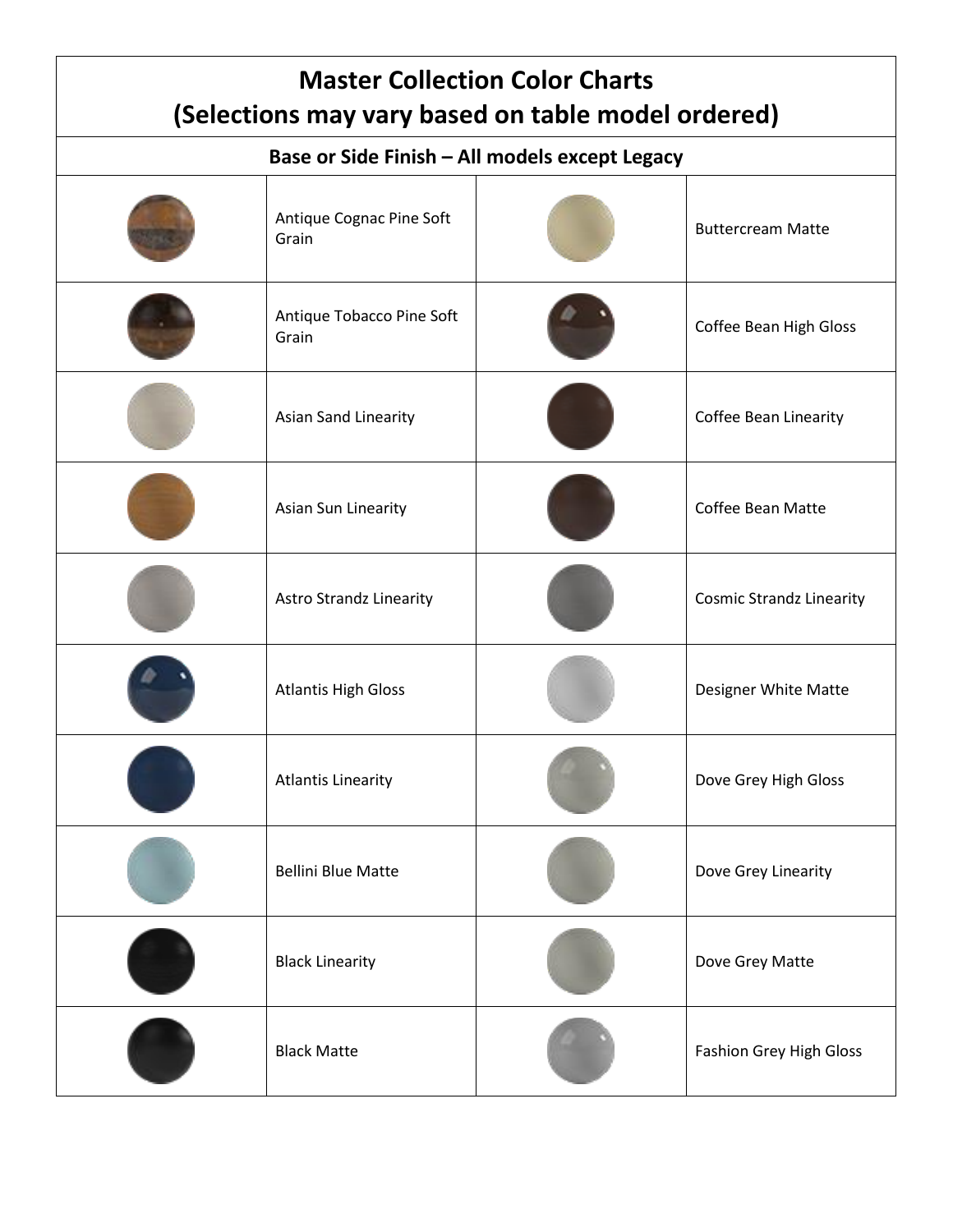|                             | Boardwalk Oak Soft Grain |                             |                                            |                                       | <b>Fashion Grey Matte</b>              |                          |  |
|-----------------------------|--------------------------|-----------------------------|--------------------------------------------|---------------------------------------|----------------------------------------|--------------------------|--|
|                             | <b>Velvet Texture</b>    | <b>Florence Walnut Fine</b> |                                            |                                       | Port Linearity                         |                          |  |
|                             | Texture                  | Hibiscus Cherry Fine Velvet |                                            | <b>Quince Matte</b>                   |                                        |                          |  |
|                             |                          | Landmark Wood High Gloss    |                                            | Reclaimed Oak Soft Grain              |                                        |                          |  |
|                             | Linen High Gloss         |                             | <b>Reclaimed Oak Planked</b><br>Soft Grain |                                       |                                        |                          |  |
|                             | Linen Linearity          |                             |                                            | <b>Rediscovered Oak Soft</b><br>Grain |                                        |                          |  |
|                             |                          | Noir Timber Soft Grain      |                                            |                                       | Rediscovered Oak Planked<br>Soft Grain |                          |  |
|                             |                          | <b>Pewter Brush Matte</b>   |                                            | Sand High Gloss                       |                                        |                          |  |
| Pinball Fine Velvet Texture |                          |                             |                                            |                                       |                                        | Sephia Timber Soft Grain |  |
|                             | Port High Gloss          |                             |                                            | Zebrawood Linearity                   |                                        |                          |  |
| <b>Inner Base Finish</b>    |                          |                             |                                            |                                       |                                        |                          |  |
| Clay                        | Opal                     |                             | Stone                                      | Coal                                  |                                        | Pure White               |  |